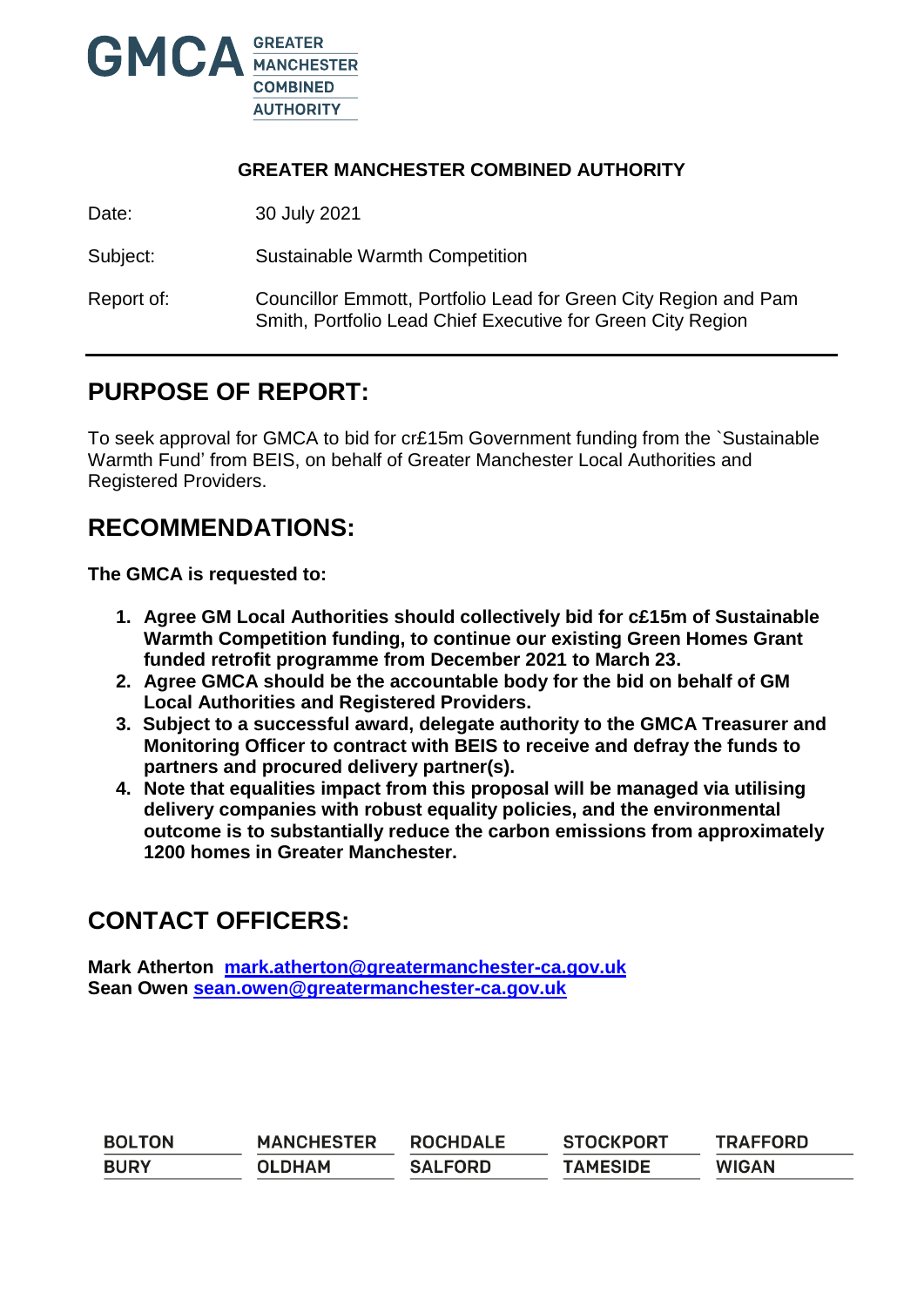### **Equalities Implications:**

*The impact on equalities is low as the funding will be expended through an established framework, with delivery companies who will have their own equalities policies.*

| <b>Impacts Questionnaire</b>                                   |        |                                                                      |                                                                                   |                                  |  |  |
|----------------------------------------------------------------|--------|----------------------------------------------------------------------|-----------------------------------------------------------------------------------|----------------------------------|--|--|
| Impact Indicator                                               | Result |                                                                      | Justification/Mitigation                                                          |                                  |  |  |
| Equality and Inclusion                                         |        |                                                                      |                                                                                   |                                  |  |  |
| Health                                                         | G      |                                                                      |                                                                                   |                                  |  |  |
| Resilience and<br>Adaptation                                   | G      |                                                                      |                                                                                   |                                  |  |  |
| Housing                                                        | G      |                                                                      |                                                                                   |                                  |  |  |
| Economy                                                        | G      |                                                                      |                                                                                   |                                  |  |  |
| Mobility and<br>Connectivity                                   |        |                                                                      |                                                                                   |                                  |  |  |
| Carbon, Nature and<br>Environment                              | G      |                                                                      |                                                                                   |                                  |  |  |
| Consumption and<br>Production                                  |        |                                                                      |                                                                                   |                                  |  |  |
| Contribution to achieving the<br>GM Carbon Neutral 2038 target |        |                                                                      |                                                                                   |                                  |  |  |
| <b>Further Assessment(s):</b>                                  |        | Carbon Assessment                                                    |                                                                                   |                                  |  |  |
| Positive impacts overall,<br>whether long or short<br>term.    |        | Mix of positive and<br>negative impacts. Trade-<br>offs to consider. | Mostly negative, with at<br>least one positive aspect.<br>Trade-offs to consider. | <b>Negative impacts overall.</b> |  |  |

**Climate Change Impact Assessment and Mitigation Measures –**

- *1. If the funding bid is accepted, the actual emission reductions will be compared against those estimated at feasibility stage. Wherever possible, local delivery organisations with reduced travel distances will be used.*
- *2. Emissions could be reduced further by insisting that the procured delivery organisation only used ULEV for their business travel, however this is not thought practicable at this time.*

| <b>Carbon Assessment</b>                          |        |                                                                      |  |                                                                         |  |                                                                                 |          |                                                                  |
|---------------------------------------------------|--------|----------------------------------------------------------------------|--|-------------------------------------------------------------------------|--|---------------------------------------------------------------------------------|----------|------------------------------------------------------------------|
| <b>Overall Score</b>                              |        |                                                                      |  |                                                                         |  |                                                                                 |          |                                                                  |
| <b>Buildings</b>                                  | Result |                                                                      |  |                                                                         |  | Justification/Mitigation                                                        |          |                                                                  |
| New Build residential                             | N/A    |                                                                      |  |                                                                         |  |                                                                                 |          |                                                                  |
| Residential building(s)<br>renovation/maintenance |        |                                                                      |  |                                                                         |  |                                                                                 |          |                                                                  |
| New Build Commercial/<br>Industrial               | N/A    |                                                                      |  |                                                                         |  |                                                                                 |          |                                                                  |
| <b>Transport</b>                                  |        |                                                                      |  |                                                                         |  |                                                                                 |          |                                                                  |
| Active travel and public<br>transport             | N/A    |                                                                      |  |                                                                         |  |                                                                                 |          |                                                                  |
| Roads, Parking and<br><b>Vehicle Access</b>       | N/A    |                                                                      |  |                                                                         |  |                                                                                 |          |                                                                  |
| Access to amenities                               | N/A    |                                                                      |  |                                                                         |  |                                                                                 |          |                                                                  |
| Vehicle procurement                               | N/A    |                                                                      |  |                                                                         |  |                                                                                 |          |                                                                  |
| <b>Land Use</b>                                   |        |                                                                      |  |                                                                         |  |                                                                                 |          |                                                                  |
| Land use                                          | N/A    |                                                                      |  |                                                                         |  |                                                                                 |          |                                                                  |
| No associated<br>carbon impacts<br>expected.      |        | High standard in<br>terms of practice<br>and awareness on<br>carbon. |  | Mostly best practice<br>with a good level of<br>awareness on<br>carbon. |  | Partially meets best<br>practice/ awareness,<br>significant room to<br>improve. | impacts. | Not best practice<br>and/ or insufficient<br>awareness of carbon |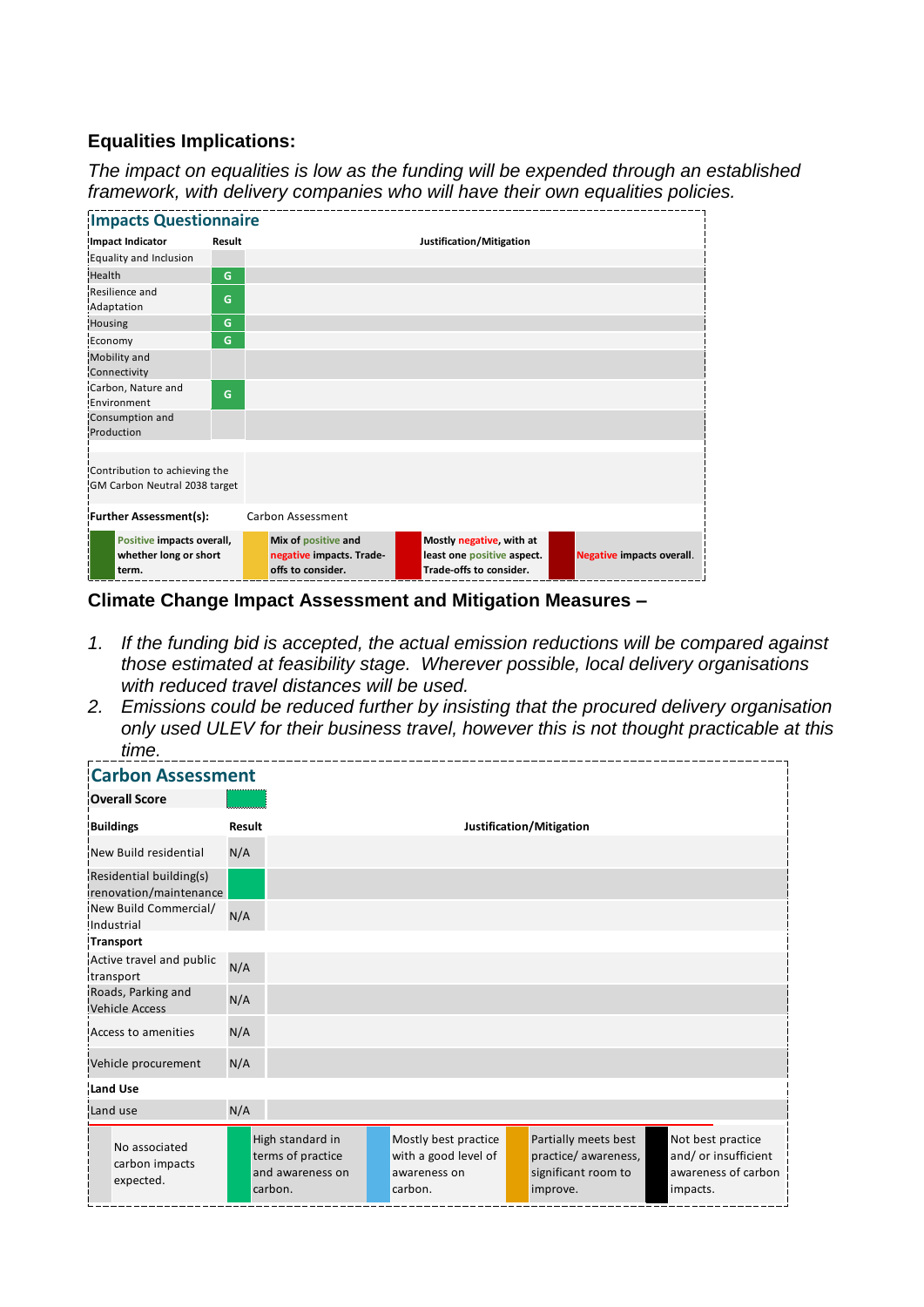#### **Risk Management:**

*The Grant Offer is likely to have conditions on utilization of the funds for their intended purposes and within the delivery timescales set. It will be a challenge to deliver this commission within these timescales, which will require proactive management. This has been communicated to all Districts/partners.*

#### **Legal Considerations:**

*If the bid is successful, the Grant Offer Letter will be reviewed with GMCA Legal to ensure that our legal liabilities are met with respect to passing grant through to Local Authorities and other third parties as required. Discussions have been held with GMCA Procurement Team on the procurement processes necessary to expedite delivery.*

#### **Financial Consequences – Revenue:**

*There are no financial consequences for GMCA revenue budgets. The bid will include an element of revenue funding for project management however this will need to be supplemented with time from existing GMCA and District Officers. GMCA will receive and disburse grant either directly, or via pass-through grant to Districts and other partners under a back-to-back agreement.*

#### **Financial Consequences – Capital:**

*Funding for Capital works will subject to a successful application. GMCA are aiming to achieve a programme which is 100% grant funded.* 

#### **Number of attachments to the report: 0**

**Comments/recommendations from Overview & Scrutiny Committee**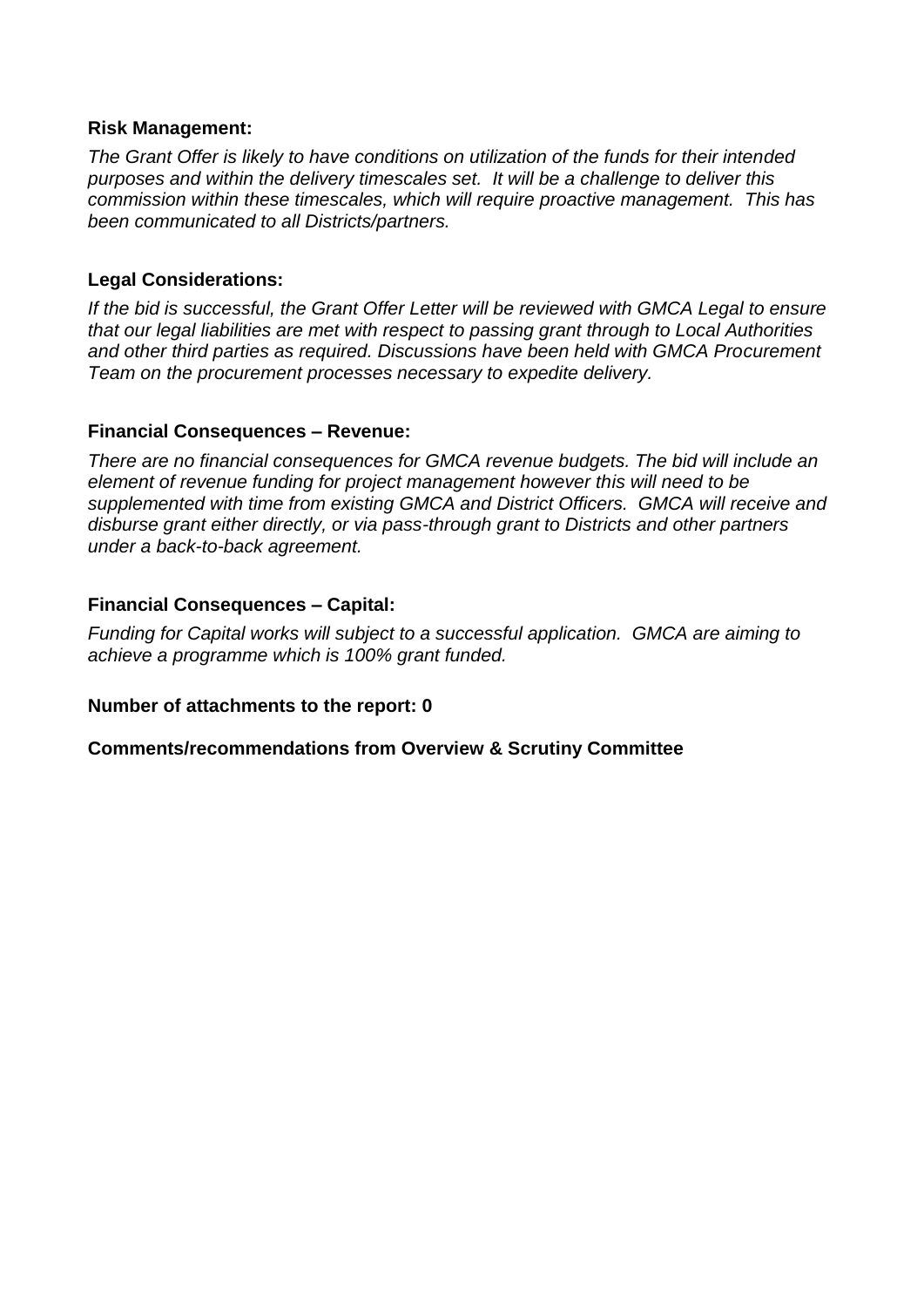### **BACKGROUND PAPERS:**

See previous GMCA paper on Green Homes Grant – Local Authority Delivery

| <b>TRACKING/PROCESS</b>                                              |                                |  |  |  |  |  |  |
|----------------------------------------------------------------------|--------------------------------|--|--|--|--|--|--|
| Does this report relate to a major strategic decision, as set out in | Yes                            |  |  |  |  |  |  |
| the GMCA Constitution                                                |                                |  |  |  |  |  |  |
|                                                                      |                                |  |  |  |  |  |  |
|                                                                      |                                |  |  |  |  |  |  |
| <b>EXEMPTION FROM CALL IN</b>                                        |                                |  |  |  |  |  |  |
| Are there any aspects in this report which                           |                                |  |  |  |  |  |  |
| means it should be considered to be                                  |                                |  |  |  |  |  |  |
| exempt from call in by the relevant Scrutiny                         |                                |  |  |  |  |  |  |
| Committee on the grounds of urgency?                                 |                                |  |  |  |  |  |  |
| <b>GM Transport Committee</b>                                        | <b>Overview &amp; Scrutiny</b> |  |  |  |  |  |  |
|                                                                      | Committee                      |  |  |  |  |  |  |
| N/A                                                                  |                                |  |  |  |  |  |  |

## **1. INTRODUCTION/BACKGROUND**

- 1.1Sustainable Warmth Fund is a competition being launched to bring together two fuel poverty schemes (Local Authority Delivery Phase 3 and Home Upgrade Grant Phase 1) into a single funding opportunity for Local Authorities (LAs). The two schemes that make up the Sustainable Warmth competition have a shared goal to contribute to the aims set out in the Sustainable Warmth: protecting vulnerable households in England strategy.
- 1.2The Government has committed to tackling fuel poverty and helping the most vulnerable by increasing the energy efficiency of homes, reducing the cost of bills, contributing to Net Zero targets and supporting low-income households in the transition to low-carbon heating. This competition will provide funding to support these objectives.
- 1.3Through funding made available under the Sustainable Warmth competition, the Government aims to save households money, reduce fuel poverty, cut carbon and support the aims of the Prime Minister's 10 Point plan for a Green Industrial Revolution. Funding is available to upgrade homes both on and off-gas grid, and is comprised of:

1. Local Authority Delivery (LAD) Phase 3: a third phase of LAD with £200m available. LAD3 has a refined scope to support low-income households heated by mains gas.

2. Home Upgrade Grant (HUG) Phase 1: £150m for low-income households with homes off-gas grid through the Home Upgrade Grant (HUG) scheme.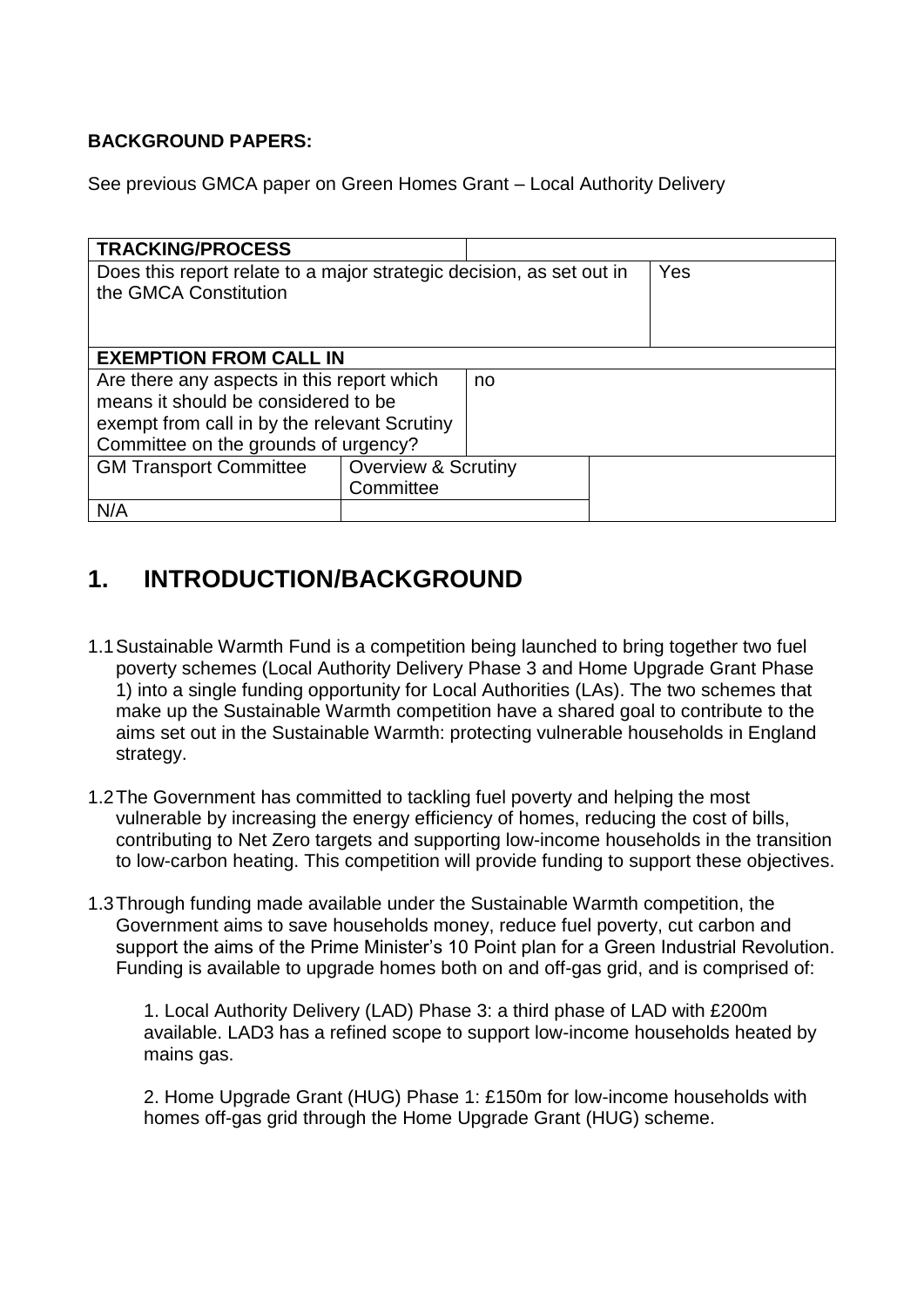- 1.4Both schemes aim to support low-income households in England, living in energy inefficient homes, by installing energy efficiency and low carbon heating upgrades with a delivery timeframe of January 2022 to March 2023.
- 1.5The funds aim to raise the energy efficiency of low-income and low EPC rated homes (those with Band E, F or G) including those living in the worst quality off-gas grid homes, delivering progress towards reducing fuel poverty, the phasing out the installation of high carbon fossil fuel heating and the UK's commitment to net zero by 2050. BEIS have confirmed that EPC `D' rated properties can also be included, up to and not exceeding 30% of any proposed programme.
- 1.6Funding to owner occupied eligible households will cover the full cost of upgrading a home and the expected average cost of upgrades should not exceed £10,000 per property. The scheme expects landlords eligible for funding (private and social) to provide at least 33% contribution towards the cost of the upgrades and the subsidy should not exceed £5,000 on average per household. A cap of 10% for social landlords has been applied by BEIS, limiting the numbers of eligible social housing that may be considered.
- 1.7Where proposals cross LA boundaries, a consortium bid should be submitted. Where a bid is from a consortium, a lead LA should be agreed (GMCA is eligible), and this LA should submit the proposal on behalf of the consortium. Greater Manchester Authorities already collaborate in this area, via the GM Retrofit Group (Chaired by Stockport) to deliver the Warm Homes Fund. Individual Authorities could bid independently, however most have limited capacity. GMCA has a track record of bidding for and delivering with LAs, similar award-winning programmes, to achieve economies of scale.
- 1.8Following successful bids by GMCA to the Green Homes Grant Local Authority Delivery (LAD) Scheme Phase 1a, 1b and 2, it is now proposed that GMCA bid for an additional cr£15m Government funding from the `Sustainable Warmth Competition' from BEIS, on behalf of Greater Manchester Local Authorities and Registered Providers.

# **2.0 PROGRESS**

- 2.1 The existing GM Green Homes Grant (LAD) programme is progressing well. As of June 30<sup>th,</sup> we had over 2300 leads generated, with circa 1000 confirmed as prequalified to proceed through to survey. This has in turn led to circa 700 retrofit assessments and over 250 technical surveys, with circa 120 measures completed to date.
- 2.2 All Green Homes Grant LAD Phase 1a activity is due to complete by August, with Phase 1b completing September and Phase 2 completing December 21.
- 2.3 This has been a challenging programme of retrofit activity with short delivery timeframes of 6 months per phase, during an unprecedented pandemic, with a range of market and consumer uncertainty. It is for these above reasons that we are unlikely to deliver our full allocations from the existing Green Homes Grant LAD funding.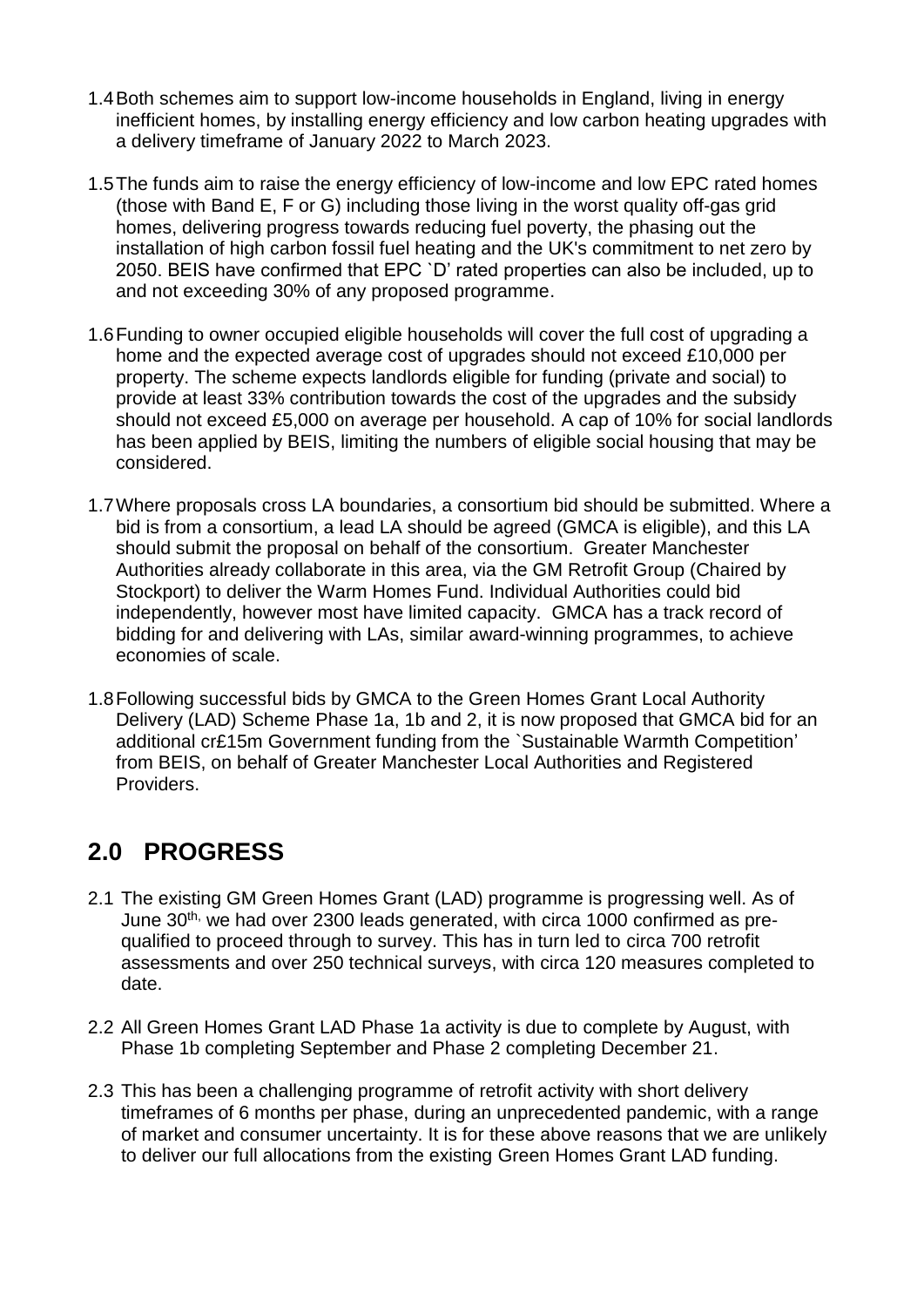- 2.4 However, we have built up a marketing presence, with associated supply chains from across the region and should make a considered application which utlises the longer 15 months delivery period to continue and maximize efforts from over the last 12 months.
- 2.5 If a submission was made to the 'Sustainable Warmth Competition' and if successful, the cr£15m programme will aim to deliver:
	- 1200 additional fuel poor homes retrofit
	- The installed measures will include, External wall insulation, Air Source Heat Pumps, Solar Thermal / Photovoltaic, doors and windows
- 2.6 There is a requirement to ensure all contractors recruited for the project have been procured through fair and open competition. It is proposed that Greater Manchester Combined Authority undertake a procurement (subject to funding) using an existing OJEU procured framework to secure a delivery partner capable of providing the required domestic retrofit activities.

# **3.0 OPPORTUNITIES/RISKS**

- 3.1 The key risks include:
	- The criteria for the scheme is quite restrictive (EPC rating D,E,F,G and income <£30kp/a) and finding suitable candidate homes will be challenging.
	- A further restriction in the form of a 30% cap on EPC D properties, presents a challenge for any submission.
	- The requirement for social housing to be capped at 10% and private landlords to contribute 33% of cost will limit its appeal. The scheme is therefore most likely to appeal to fuel poor homeowners and social landlords who have the available match and can demonstrate they meet state aid rules.
	- To deliver the programme we would need to recruit additional capacity to support its delivery (by end December) although there would be an opportunity for secondments from Districts. This resource would be funded through the administrative element of the funding (see financial implications)
	- If GM does not bid for Sustainable Warmth Competition funding, it may hamper our credibility to win future funding, as BEIS are likely to favor programmes that have shown a track record of delivery and can provide continuity of delivery
- 3.2 The key opportunities include:
	- Potential to bid for cr£15m additional Government Funding to support GM fuel poor residents and reduce carbon emissions
	- Opportunity for Districts to collaborate with consequential efficiencies of scale
	- Opportunity to link this retrofit delivery programme to local apprenticeships and employment initiatives
	- GM has access to new housing stock data that should help to prioritise marketing of the offer to residents.
	- The timescale for delivery has been increased when compared with the previous Green Homes Grant LAD schemes (6 - 15 months), allowing greater time to attract, survey and install suitable solutions for our residents.